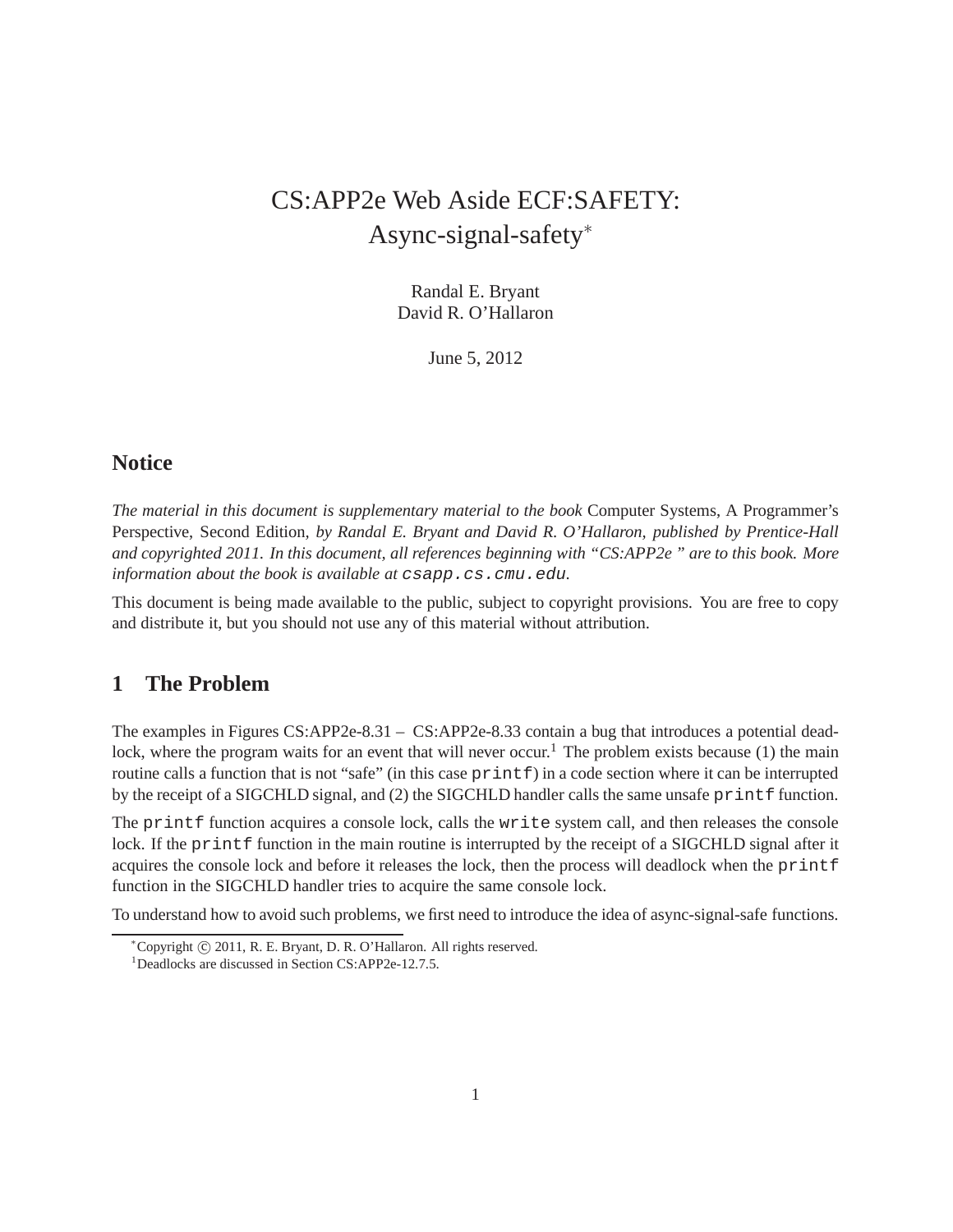## **2 Async-signal-safe Functions**

The general rule is that you should only call functions that are *async-signal-safe* from within signal handlers. A function is said to be async-signal-safe if it is either reentrant or non-interruptible by signals.<sup>2</sup> The functions listed in Figure 1 are guaranteed by the Posix standard to be async-signal-safe, and thus can be safely called from within signal handlers. Notice that  $print$  is not included in this list, while write is.

In general, if the receipt of a signal interrupts the execution of an arbitrary unsafe function, and the resulting signal handling code then calls that unsafe function, then the behavior of the program is said to be *undefined*. Depending on exactly when the unsafe function call is interrupted, the program might run correctly, produce incorrect results, or even deadlock.

### **3 Solution Approaches**

There are a couple of of ways to fix the bug in Figures CS:APP2e-8.31 – CS:APP2e-8.33. One approach is to use sigprocmask to block SIGCHLD around all calls to printf that could be interrupted by the receipt of a SIGCHLD signal. While safe, this approach has the undesirable effect of delaying the receipt of SIGCHLD across wide swaths of the program's execution, which defeats the purpose of signals as lowoverhead notification mechanism. Further, in general it could be quite cumbersome to modify all invocations of popular functions like printf.

A simpler and more efficient approach is to replace calls to  $\text{print}$  f in the SIGCHLD handler

```
printf("Handler reaped child %d\n", (int)pid);
```
with calls to snprintf and write

```
snprintf(buf, MAXBUF, "Handler reaped child d\<sup>"</sup>, (int)pid);
write(1, buf, strlen(buf));
```
The write function is async-signal-safe, and the snprintf implementation is (highly likely) reentrant, and thus async-signal-safe.

#### **Acknowledgments**

Thanks to Prof. Godmar Back, Virginia Tech, for identifying the bug and suggesting the different solution approaches.

<sup>&</sup>lt;sup>2</sup>Reentrant functions are discussed in Section CS:APP2e-12.7.2.